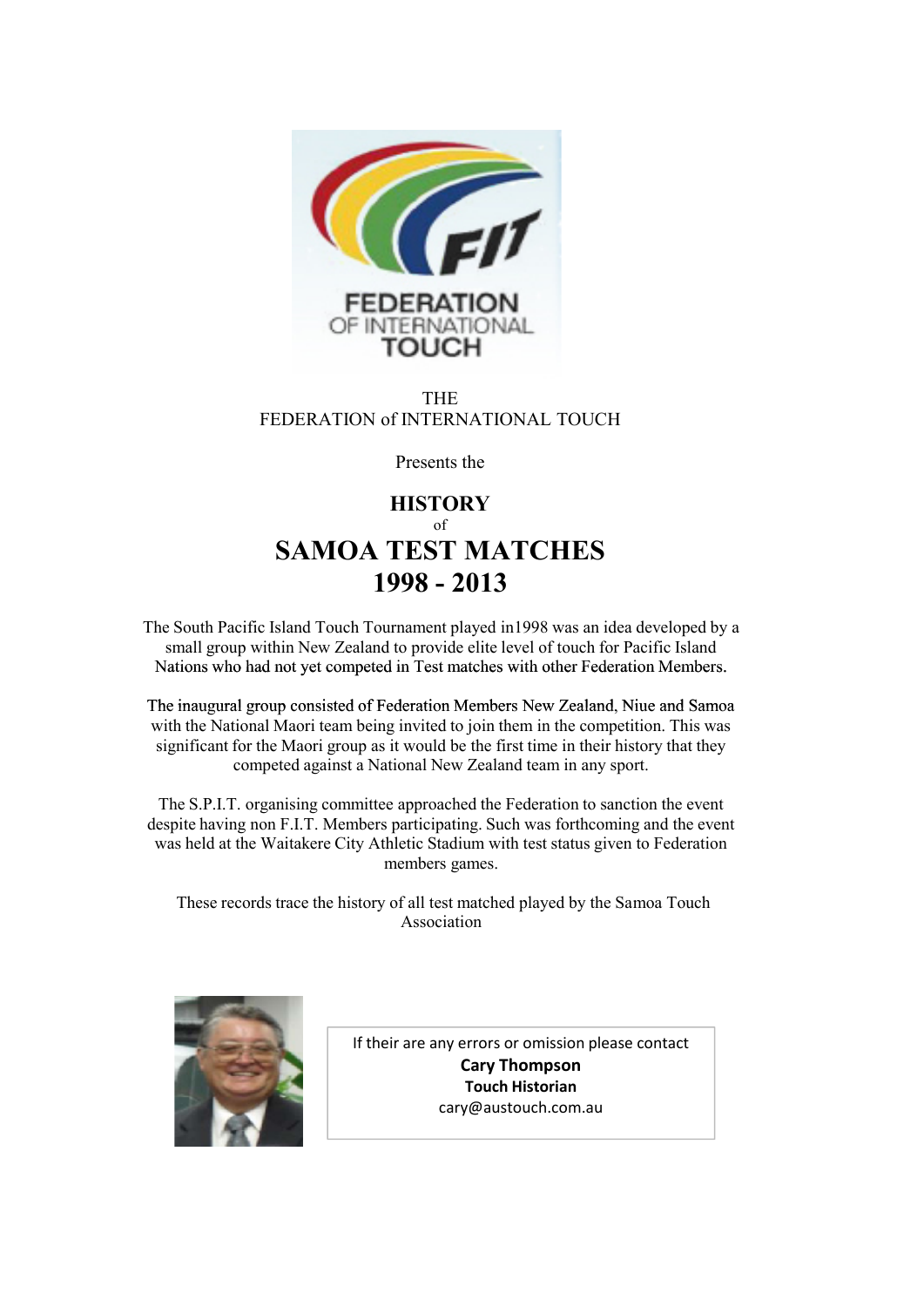## **SAMOA TEST RESULTS**





| Mixed<br>Women<br>Men        | Samoa<br>Samoa<br>Samoa | 11<br>10 | Niue<br>Niue<br>Niue                                    | 3<br>3<br>5    | 27-Mar-98<br>27-Mar-98<br>27-Mar-98 | Auckland, NZ<br>Auckland, NZ<br>Auckland, NZ |
|------------------------------|-------------------------|----------|---------------------------------------------------------|----------------|-------------------------------------|----------------------------------------------|
| Mixed<br>Women<br><b>Men</b> | Samoa<br>Samoa<br>Samoa | 5.<br>2  | New Zealand<br><b>New Zealand</b><br><b>New Zealand</b> | 13<br>12<br>10 | 28-Mar-98<br>28-Mar-98<br>28-Mar-98 | Auckland, NZ<br>Auckland, NZ<br>Auckland, NZ |

# **HEAD TO HEAD 1998 - 2013**

### **SAMOA**

| <b>MENS</b>         |                | w |                        |  |    | А  |              |                        | w |                 |  |    | A  |
|---------------------|----------------|---|------------------------|--|----|----|--------------|------------------------|---|-----------------|--|----|----|
| New Zealand         |                |   |                        |  | O  | 13 | New Zealand  |                        |   |                 |  |    | 12 |
| Niue                |                |   |                        |  |    | 5  | <b>Niue</b>  |                        |   |                 |  | 10 | 3  |
|                     |                |   |                        |  |    |    |              |                        |   |                 |  |    |    |
|                     |                |   |                        |  | 12 | 18 |              |                        |   |                 |  |    | 15 |
| <b>Biggest Win:</b> | 7-5; Niue 1998 |   |                        |  |    |    | Biggest Win: |                        |   | 10-3; Niue 1998 |  |    |    |
| Worst Loss:         |                |   | 5-13; New Zealand 1998 |  |    |    | Worst Loss:  | 1-12; New Zealand 1998 |   |                 |  |    |    |

|                      | W |  |  |  | A  |  |              |                        | W |  |  |  |    |
|----------------------|---|--|--|--|----|--|--------------|------------------------|---|--|--|--|----|
|                      |   |  |  |  | 13 |  | New Zealand  |                        |   |  |  |  | 12 |
|                      |   |  |  |  | 5  |  | Niue         |                        |   |  |  |  | 3  |
|                      |   |  |  |  |    |  |              |                        |   |  |  |  |    |
| 2                    |   |  |  |  | 18 |  |              |                        |   |  |  |  | 15 |
| 5; Niue 1998         |   |  |  |  |    |  | Biggest Win: | 10-3; Niue 1998        |   |  |  |  |    |
| 13; New Zealand 1998 |   |  |  |  |    |  | Worst Loss:  | 1-12; New Zealand 1998 |   |  |  |  |    |

| <b>MIXED</b>        |                        | W               |  |  |    |    |  |  |
|---------------------|------------------------|-----------------|--|--|----|----|--|--|
| New Zealand         |                        |                 |  |  |    | 10 |  |  |
| <b>Niue</b>         |                        |                 |  |  | 11 | 3  |  |  |
|                     |                        |                 |  |  |    |    |  |  |
|                     |                        |                 |  |  | 13 | 13 |  |  |
| <b>Biggest Win:</b> |                        | 11-3; Niue 1998 |  |  |    |    |  |  |
| Worst Loss:         | 2-10; New Zealand 1998 |                 |  |  |    |    |  |  |